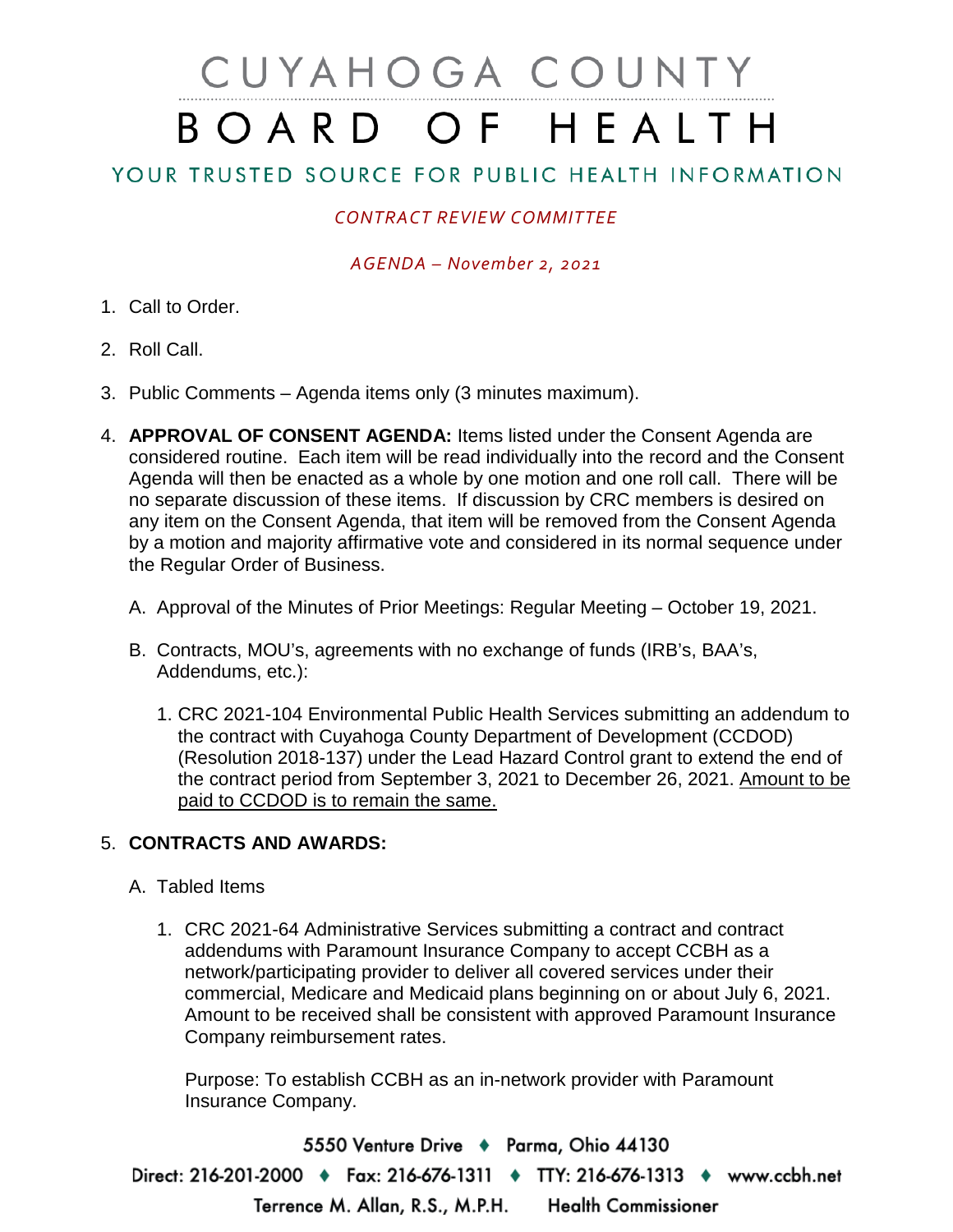#### B. New Items For Review

1. Bid/Quote Openings ≥ \$25,000.00

None

2. Bid/Quote Openings < \$25,000.00

Lead Program

- a. CRC 2021-105 2042 Lincoln Ave. Up & Down Lakewood, Ohio 44107
- b. CRC 2021-106 14505-07 Savannah Ave. East Cleveland, Ohio 44112

**Administration** 

- c. CRC 2021-107 RFQ 2021-03 Grounds Maintenance Services
- 3. Expenditures: Contracts < \$25,000.00
	- a. CRC 2021-108 Administration Services submitting a service agreement with Davey Resource Group for bioretention cell maintenance services effective November 2, 2021. Amount to be paid to Davey Resource Group is not to exceed \$4,200.00.

Purpose: To provide additional bioretention cell maintenance services on the CCBH property.

Funding Source: 100% funded through CCBH General Revenue.

- 4. Revenue Generating Agreements < \$25,000.00
	- a. CRC 2021-109 Environmental Public Health Services submitting a Phase II Stormwater Service Agreement with the following communities to provide Phase II Stormwater services from January 1, 2022 through December 31, 2023.

City of Broadview Heights  $$4,476.00$ <br>City of Lakewood  $$8,950.00$ City of Lakewood City of North Olmsted \$11,188.00

Amount to be received not to exceed:

5550 Venture Drive + Parma, Ohio 44130 Direct: 216-201-2000 ♦ Fax: 216-676-1311 ♦ TTY: 216-676-1313 ♦ www.ccbh.net **Health Commissioner** Terrence M. Allan, R.S., M.P.H.